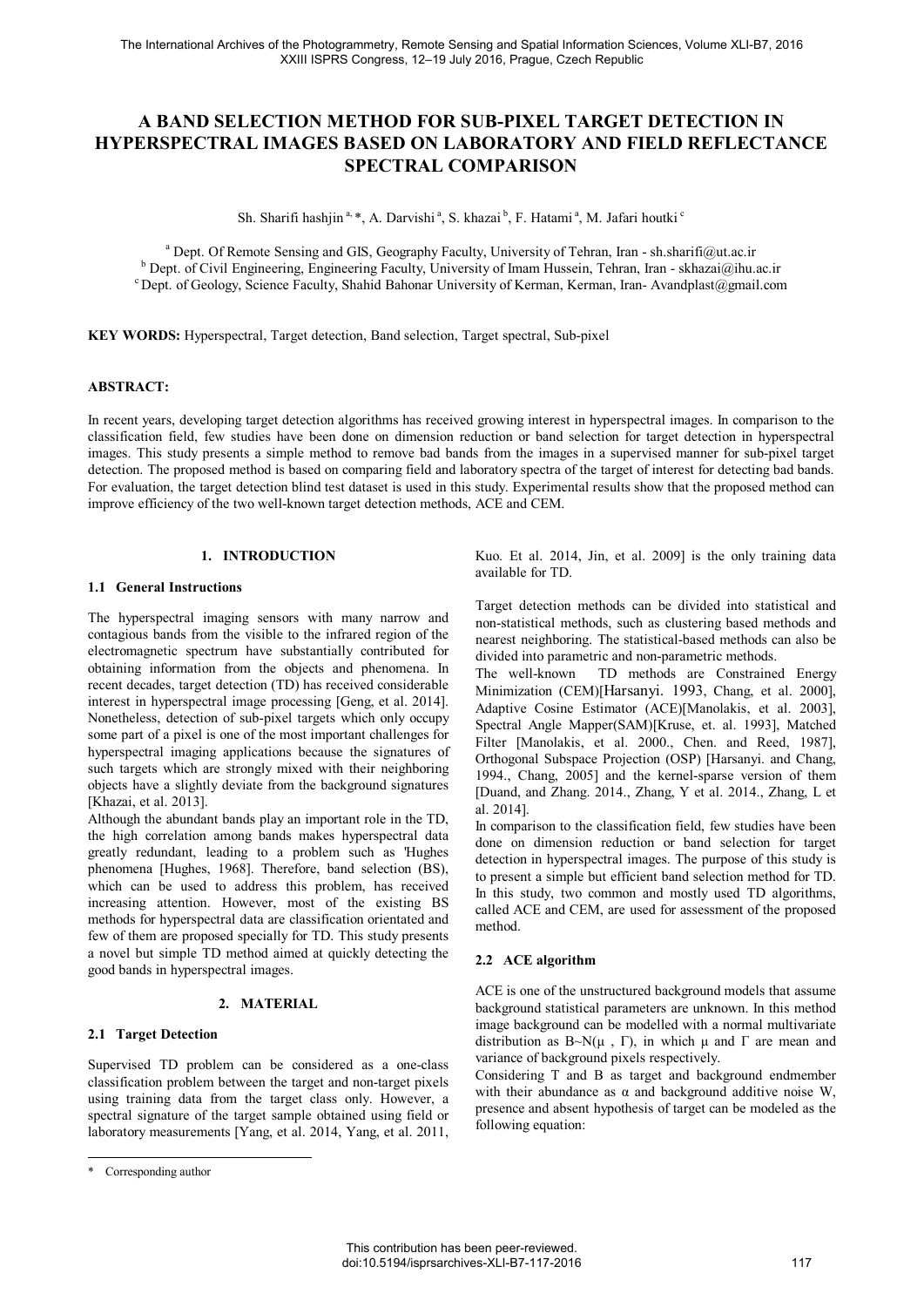$$
H_0: \alpha_b B + W
$$
  
\n
$$
H_1: \alpha_t T + \alpha_b B + W
$$
\n(1)

So in this case used by Generalized Likelihood Ratio Test ACE detector defined as equation 2 [Jin, et al. 2009].

$$
D_{ACE}(X) = \frac{(X^T \Gamma^{-1} T)(T^T \Gamma^{-1} X)}{(X^T \Gamma^{-1} T)(S^T \Gamma^{-1} T)}
$$
(2)

# **2.3 CEM algorithm**

In Constrained energy minimization method based on target vector T, a filter such as W will be created in which after apply in hyperspectral data, the new image with highlighted pixels similar to target vector will be achieved. Using by following equation final value of each pixel in new image $(Y)$  will be calculated [Jin, et al. 2009].

$$
Y = w.r
$$
 (3)

$$
D_{CEM}(X) = \frac{T^T R^{-1} X}{T^T R^{-1} T}
$$
 (4)

Where T is the target spectrum, X is the pixel spectrum, and R is the background correlation or covariance matrix. In CEM using a specific constraint, output energy of the desired target will be maximized respect to other pixels.

Similar to ACE, CEM method only used similarity comparison between target spectrum and image pixels and don't need to know all image endmembers.

### **2.4 Data set used**

Target Detection Blind Test (TDBT) [Kerekes, J. P.] dataset, which is a real hyperspectral data set, is used for our experiments in this study. This data set includes two HyMap radiance and reflectance images of Cooke City in Montana, USA (see Fig.1). The images were collected by an airborne HyMap sensor, which has 126 spectral bands. The ground resolution of imagery data is approximately 3m.



Figure 1. The true colour composite of the HyMap image. The yellow region represents location of the targets

In the image scenes, 10 sub-pixel targets were located in an open grass region (fig. 1) during the image acquisition. Table I briefly describes the characteristics of each target. In the data set, the lab and field-based reflectance spectra have 126 and 2150 bands, respectively.

|                  | self-test targets |                    | blind-test targets |                |                     |  |  |
|------------------|-------------------|--------------------|--------------------|----------------|---------------------|--|--|
| Name             | <b>Size</b>       | Type               | Name               | <b>Size</b>    | Type                |  |  |
| F <sub>3</sub> a | $2\times 2m$      | <b>Blue Cotton</b> | F5b                | lxlm           | Maroon Nylon        |  |  |
| F <sub>3</sub> b | lxlm              | <b>Blue Cotton</b> | F6a                | 2x2m           | Gray Nylon          |  |  |
| F <sub>4a</sub>  | $2\times 2m$      | <b>Red Nylon</b>   | F6b                | $1 \times 1$ m | Gray Nylon          |  |  |
| F <sub>4</sub> b | lxlm              | Red Nylon          | F7a                | $2\times 2m$   | <b>Green Cotton</b> |  |  |
| F <sub>5</sub> a | $2\times 2m$      | Maroon Nylon       | F <sub>7</sub> b   | $1 \times 1$ m | <b>Green Cotton</b> |  |  |

Table 1. The characteristics of the sub-pixel targets

#### **3. THE PROPOSED METHOD**

The idea behind our innovation in band selection is comparing the laboratory and field based reflectance spectra in order to detect bad (noisy and damaged) bands. Since the laboratory spectrum of target is measured under standard conditions with the minimized level of noise and atmospheric effects, it can be considered the ideal spectrum. On the other hand, the recorded field-based reflectance spectrum is affected by surrounding objects such as vegetation and atmospheric affects specially water vapor absorption. Obviously, the spectrum becomes progressively noisier at longer wavelengths due to normal reduction in radiance of the illumination source, the sun. However, the anomalies, bad bands, can be observed in the field based spectrum when comparing with the laboratory spectrum of the target of interest. The assumption of the proposed BS method is that the lab-field reflectance differences in the spectral bands are follows the normal distribution. Based on this assumption, the bad bands may be easily detected. Considering that most of the lab-field difference values are normal, in this study the bad bands are defined as the bands that have the difference values more than a 2.5 standard deviation away from the mean of the obtained difference values of all bands, i.e., at the significant level of 95%. After removing the bad bands, in the second step the mean and the standard deviation of the remaining (good) bands are calculated and again bad bands are detected and removed. This process will be continued as long as the mean and the standard deviation of the difference values are smaller than a cutoff threshold.

### **4. EXPERIMENTAL RESULTS**

To perform the comparison of the spectra, 2150 bands of the field spectrum are linearly resampled to 126 bands. Figure 2 shows the lab and the resampled field spectra of the sub-pixel target F3. As can be observed, using a comparison of the lab and field spectra the bad bands can be detected.



Figure 2. Laboratory (red) and resample field (blue) spectra of the subpixel target F3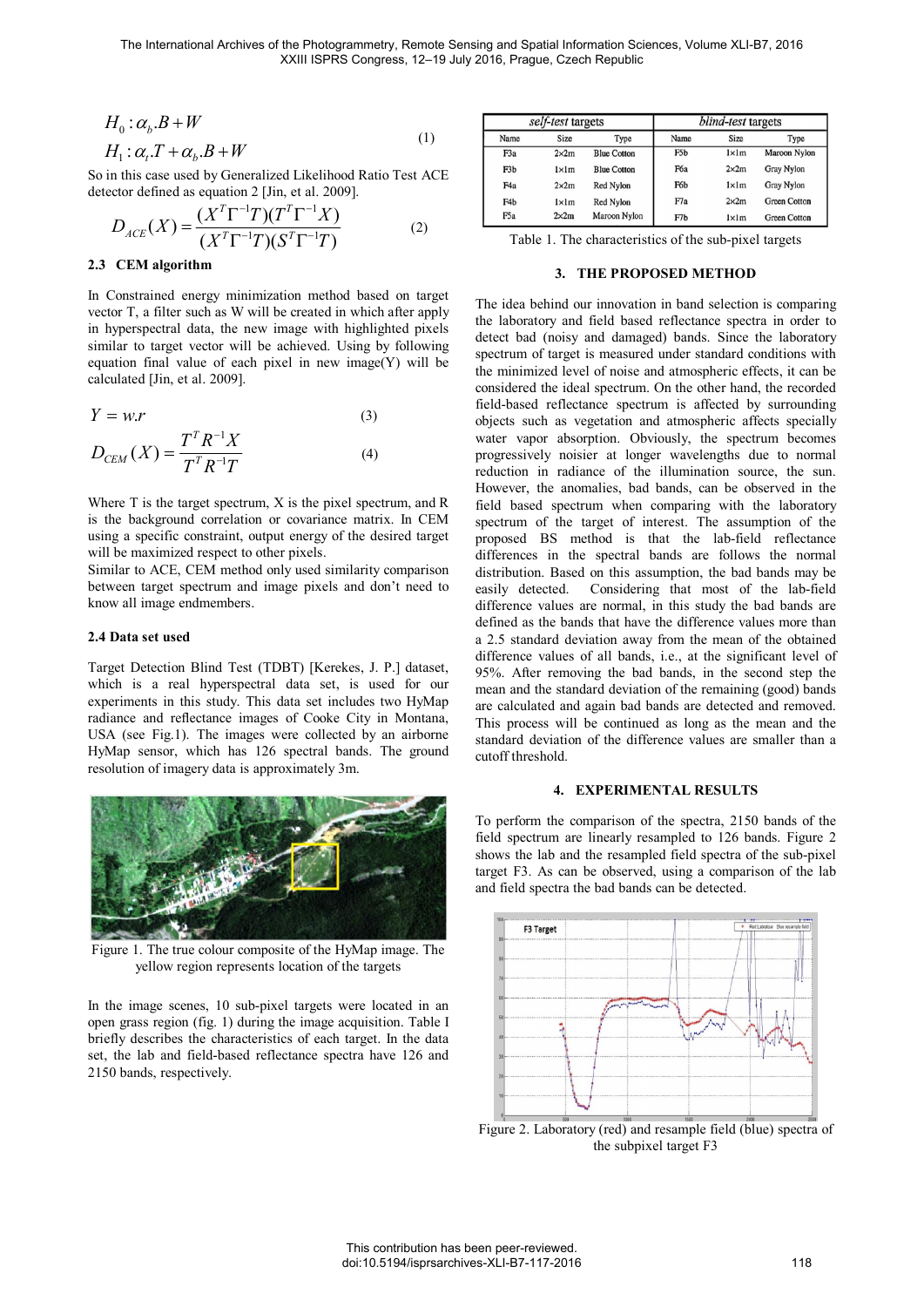In this study, the impact of BS on the sub-pixel TD detection is investigated. Moreover, the performance of the proposed method is compared the 90 good bands provided by Gergs [Gerg, I.]. For the evaluation, two well-known sub-pixel target detection algorithms, the CEM [Harsanyi, 1993] and the ACE [Manolakis, et al. 2003], are used. Table 2 shows the number of false alarms obtained for detecting the sub-pixel targets for each combination of the TD algorithm and the BS method. From this table, the use of BS method has great impact on reducing the false alarms. Moreover, the results indicate that the proposed method significantly improves the detection performance compared to that of the Gergs method, especially for detecting the sub-pixel targets F3b, F5b, and F7b.

Easy use and computational burden reduction are advantages of this method. Moreover water absorption bands that usually manually removed in preprocessing steps of hyperspectral image processing, were eliminated automatically which indicate performance of this procedure.

| $\overline{1}$ NO<br>bands/BS<br>method | TD<br>method | F7b   | F7a    | F6b  | F6a                           | F <sub>5</sub> b | F <sub>5a</sub> | F <sub>4</sub> b | F4a | F <sub>3</sub> b | F3a    |
|-----------------------------------------|--------------|-------|--------|------|-------------------------------|------------------|-----------------|------------------|-----|------------------|--------|
| A11                                     | <b>ACE</b>   | 61925 | 13712  |      |                               | 775              |                 | 21               |     | 172602           | 127271 |
| bands $(126)$                           | <b>CEM</b>   | 26686 | 2876   | 102  | 28                            | 348              | 19              | 316              | 39  | 142241           | 37669  |
| Gergs                                   | <b>ACE</b>   | 40025 | 146679 | 3019 |                               | 25607            | 26              | 31               | 20  | 219044           | 50849  |
| bands(90)                               | <b>CEM</b>   | 14370 | 172119 | 1288 | $\mathcal{L}$ 1<br>$\angle$ 1 | 14989            | 299             | 386              | 318 | 106859           | 7240   |
| Proposed                                | <b>ACE</b>   | 2677  | 62787  |      |                               | 29               |                 | -81              |     | 23               |        |
| method                                  | <b>CEM</b>   | 2116  | 19044  | 72   | 14                            | 181              | 16              | 563              | 50  | 470              | -64    |

Table 2. Number of false alarms obtained for detecting the targets

# **5. CONCLUSION**

In this study a simple method was proposed for band selection for supervised TD. The proposed method was based on comparing field and laboratory spectra of the target of interest for detecting bad bands in hyperspectral images.

Experimental results obtained on the target detection blind test dataset showed that compared to using all bands and the bands selected by Gerges method, the proposed band selection method applied to the ACE and CEM sub-pixel TD algorithms results in improved and detection performance with decreased false alarms.

# **REFERENCES**

 [1] Geng, X., L. Ji, K. Sun, and Y. Zhao., 2014. "CEM: More Bands, Better Performance." IEEE Geoscience and Remote Sensing Letters 11(11): 1876–1880. doi:10.1109/LGRS. 2312319.

[2] Khazai, S., Safari, A., Mojaradi, B., Homayouni, S., 2013. "An Approach for Subpixel Anomaly Detection in Hyperspectral Images", IEEE Journal of Selected Topics in Applied Earth Observations and Remote Sensing. vol.6, no.2, part3, pp.769–778.

[3] Hughes, G. F., 1968. "On the mean accuracy of statistical pattern recognizers," IEEE Transactions on Information Theory, vol. IT-14, No. 1, pp. 55-63.

[4] Kerekes, J. P. and Snyder, D., "Target Detection Blind Test," [Online]. Available: http://dirsapps.cis.rit.edu/blindtest/

[5]. Gerg, I., "MATLAB Hyperspectral Toolbox", [Online]. Available: https://github.com/isaacgerg/matlabHyperspectralToolbox.

[6] Harsanyi, J. C., 1993. "Detection and classification of subpixel spectral signatures in hyper spectral image sequences," Ph. D. dissertation, Dept. Elect. Eng., Univ. Maryland, Baltimore, MD, USA.

[7] Manolakis, D., Marden, D. and Shaw, G. A., 2003. "Hyperspectral image processing for automatic target detection applications," LincolnLab.J., vol. 14, no. 1,pp. 79-116.

[8] Harsanyi, J. C., "Detection and classification of sub pixel spectral sign a tures in hyperspectral image sequences," Ph.D. dissertation, Dept. Elect. Eng., Univ. Maryland, Baltimore, MD, USA, (1993).

[9] Chang, C.-I., Liu, J.-M., Chieu, B.-C., Wang, C.-M., Lo, C. S., Chung, P.-C., Ren, H., Yang, C.-W. and Ma, D.-J., "A generalized constrained energy minimization approach to subpixel target detection for multispectral imagery," Optical Engineering 39(5), 1275-1281 (2000).

[10] Manolakis, D., Marden. D. and Shaw. G. A., "Hyperspectral image processing for automatic target detection applications," Lincoln Lab.J., vol. 14, no.1, pp.79–116, (2003).

[11] Kruse, F. A., Lefkoff. A. B., Boardman. J. B., Heidebrecht. K. B., Shapiro. A. T., Barloon. P. J. and Goetz. A. F. H., "The Spectral Image Processing System (SIPS) Interactive visualization and analysis of imaging spectrometer data," Remote Sens. Environ., vol.44, no.2/3, pp.145–163 , May/Jun. (1993).

[12] Manolakis, D., Shaw, G. and Keshava, N., "Comparative analysis of hyperspectral adaptive matched filter detector," in Proc. SPIE, pp. 2–17. (2000).

[13] Chen, J. Y. and Reed, S. I., "A detection algorithm for optical targets in clutter," IEEE Trans. Aerosp. Electron. Syst., vol. AES-23, no.1, pp.46–59, Jan. (1987).

[14] Harsanyi, J. C. and Chang, C.-I., "Hyperspectral image classification and dimensionality reduction: An orthogonal subspace projection approach," IEEE Trans. Geosci. Remote Sensing, vol. 32, no. 4, pp. 779–785, July (1994).

[15] Chang, C-I., "Orthogonal subspace projection (OSP) revisited: A comprehensive study and analysis," IEEE Transactions on Geoscience and Remote Sensing, vol. 43, no. 3, pp. 502-518, (2005).